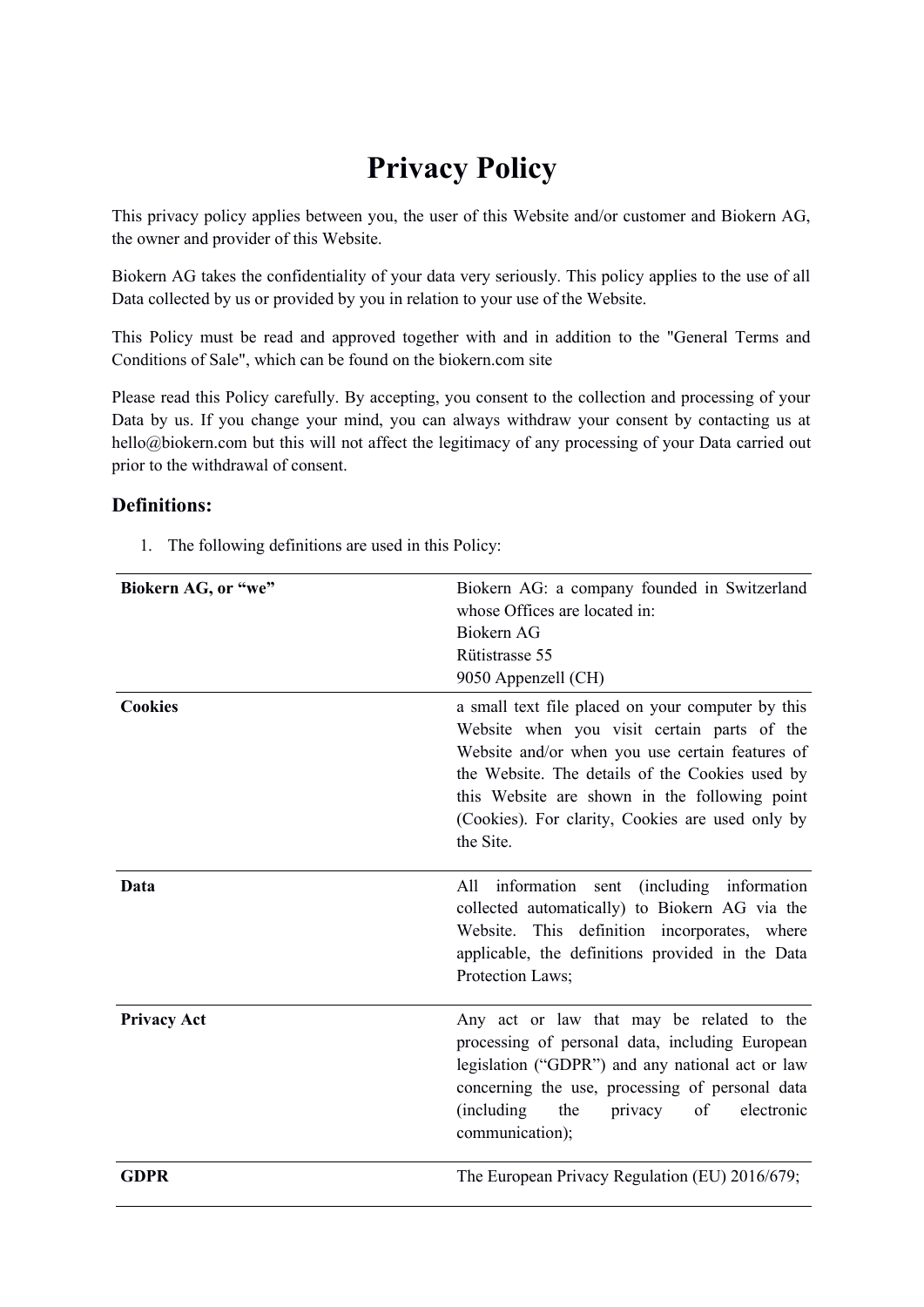| <b>Law on Cookies</b> | The European directive on the use of Cookies<br>approved in 2002 and subsequently amended in<br>2009 (2009/136/EC); and subsequent amendments<br>and additions and new guidelines of the national<br>guarantor                   |
|-----------------------|----------------------------------------------------------------------------------------------------------------------------------------------------------------------------------------------------------------------------------|
| User or "you"         | any third party that accesses the Website and is not<br>related to Biokern AG and/or acts as a consultant<br>or service provider to Biokern AG and accesses the<br>Website in connection with the provision of such<br>services; |
| <b>Site</b>           | The<br>site<br>currently<br>using<br>you<br>are<br>(www.biokern.com), and any subdomain of this<br>site, unless expressly excluded by their terms and<br>regulations.                                                            |

- 2. In this Policy, unless the context requires different interpretations:
- a. The singular includes the plural and vice versa;
- b. All references to the clauses, points and references are understood to be relative to this Policy;
- c. References to people also include legal people; companies, government bodies, trusts, joint ventures and any other corporate form;
- d. "included" means "included without limitation";
- e. Any reference to laws and regulations is understood to be inclusive of any modification and/or integration thereof;

#### **Scope of this privacy Policy**

- 3. This Policy only applies to the actions of Biokern AG and Users with respect to this Website. It does not extend to third party Websites that can be accessed from this Website including, without limitation, any links that we may provide to social media Websites.
- 4. For the purposes of the applicable data protection laws, Biokern AG is the "data controller" in the person of its pro tempore legal representative. This means that Biokern AG determines the purposes and the way in which your Data is processed.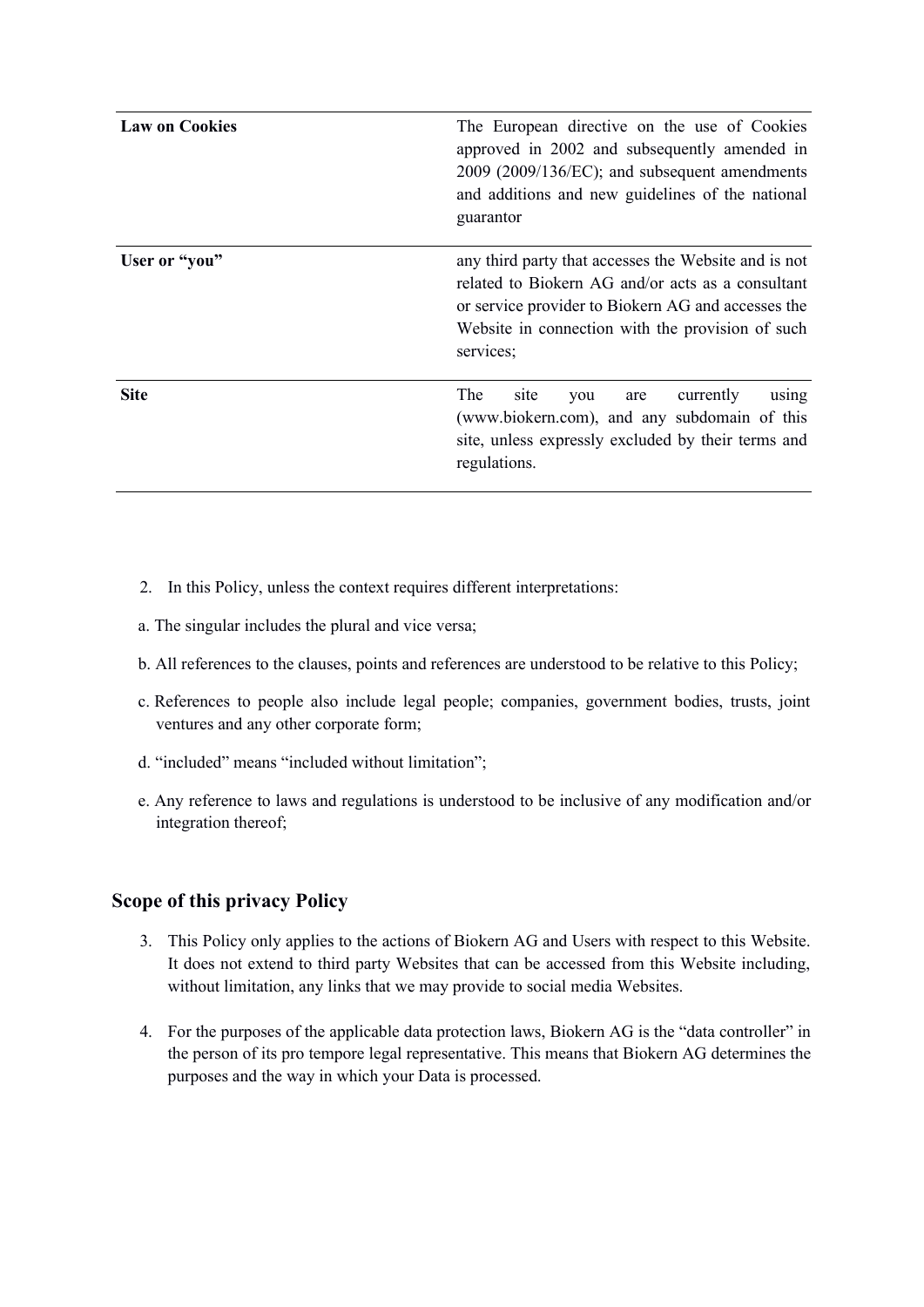## **The data we collect**

- 5. If you are using the website, we may collect the following personal Data:
- a. Name and Surname and/or Company Name
- b. country, postcode, city and province.
- c. Address, street and number and type of property (to facilitate the delivery of shipments)
- d. Age
- e. Contact information such as e-mail addresses and telephone number and other data specified in the subscription forms;

## **How we collect the data**

- 6. We collect data in the following ways and operations:
	- a. The data is communicated by you, for example through registration and/or use of the site or through your email requests or by other means; and
	- b. Data collected automatically

#### **Data you communicate to us**

- 7. Biokern AG will collect your Data in various ways, for example:
- a. when you contact us via the Website, or by telephone, post, e-mail or any other means of communication;
- b. when you register with us and create an account to receive our products;
- c. when you make payments to us, through the Website or otherwise;
- d. when you choose to receive marketing communications from us;

In any case, in accordance with this privacy Policy.

#### **Data collected automatically**

- 8. When you access the Website and when creating an account, we will automatically collect your Data, for example:
- a. we automatically collect some information about your visit to the Site. This information helps us to improve the content and navigation of the Website. The information we collect includes your IP address, date, technical characteristics of the device with which you access the Website and the way you use and interact with its content.
- b. we will collect your Data automatically through cookies, in line with the cookie settings of your browser. For more information about cookies and how we use them on the Site, see the section below, entitled "Cookies".

# **Use of data**

9. Some or all of the above Data may be requested by us in order to provide you with thebest possible service and experience while using our Website. Specifically, the Data may be used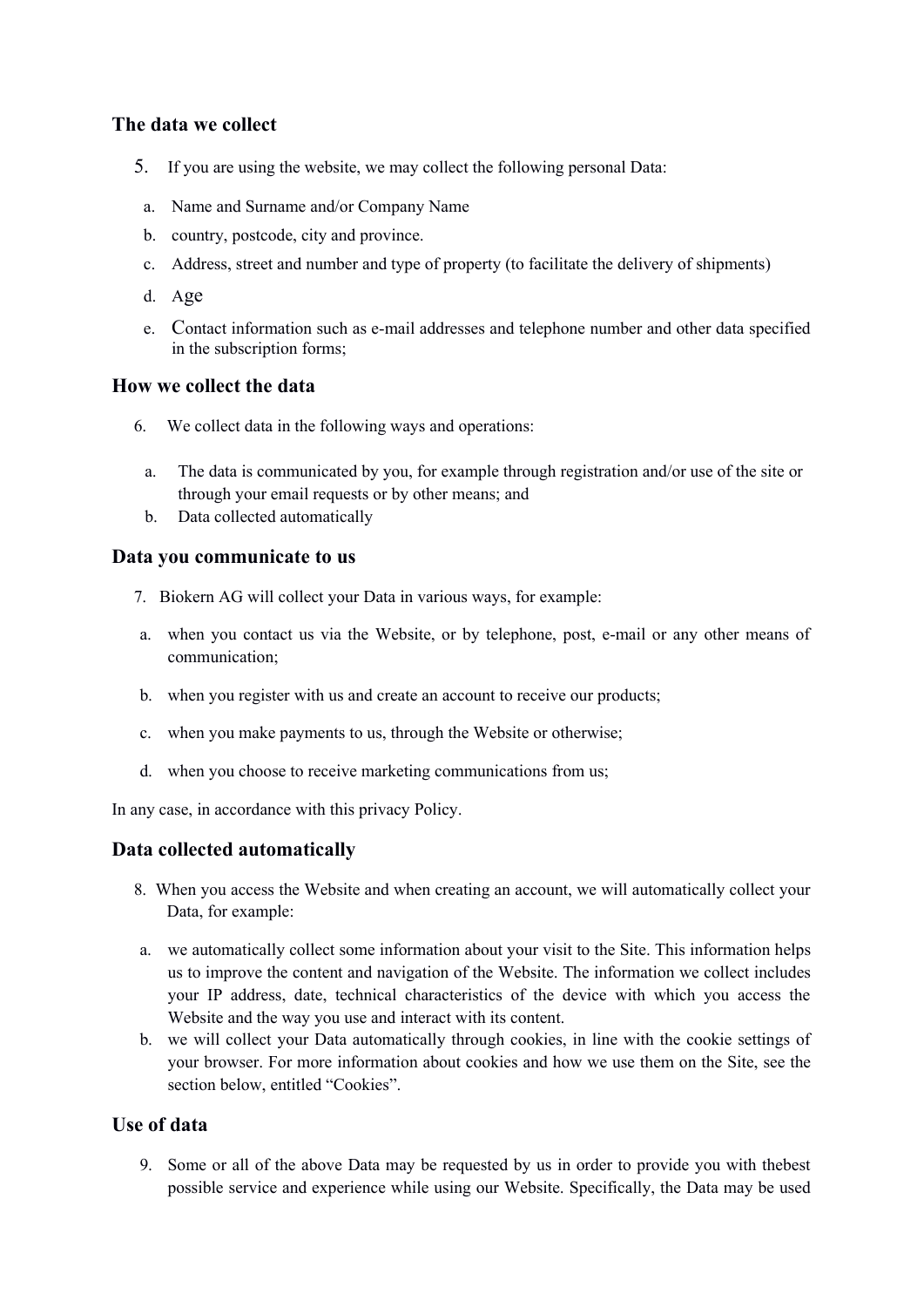by us for the following reasons:

- a. internal record keeping;
- b. improving our products;
- c. after-sales assistance;
- d. litigation management;
- e. to detect the level of customer satisfaction;
- f. customer billing history;
- g. to manage our relationship with you, including notification of changes to the Website;

In any case, in accordance with this privacy policy.

The data will also be used for the following purposes relating to the performance of measures related to contractual or pre-contractual obligations:

a. Management of relationships during sales operations;

For the purposes of the processing, the Data Controller may become aware of particular categories of personal data and in detail: Personal, common and particular data contained in the communications received.

The processing of personal data for these particular categories is carried out in compliance with Article 9 of the GDPR.

Your personal data may also, subject to your consent, be used for the following purposes:

- a. Possibly to satisfy market surveys, statistics and for promotional activities also related to the shipment of advertising and promotional material.
- 10. We may use your Data for the above purposes if we deem it necessary for our legitimate interests. If you are not satisfied with this, you have the right to object in certain circumstances (see the section entitled "Your rights" below).
- 11. When you register with us and create an account to receive our services, the legal basis for this processing is the performance of a contract between you and us and/or the adoption of measures, at your request, to enter into such contract.

#### **Data processing methods**

- 12. Personal data may be processed in the following ways:
	- a. outsourcing of processing operations to third parties;
	- b. creation of profiles relating to customers or consumers;
	- c. processing by means of electronic computers;
	- d. manual processing by means of paper archives;
	- e. checks and changes of data only at the request of a party.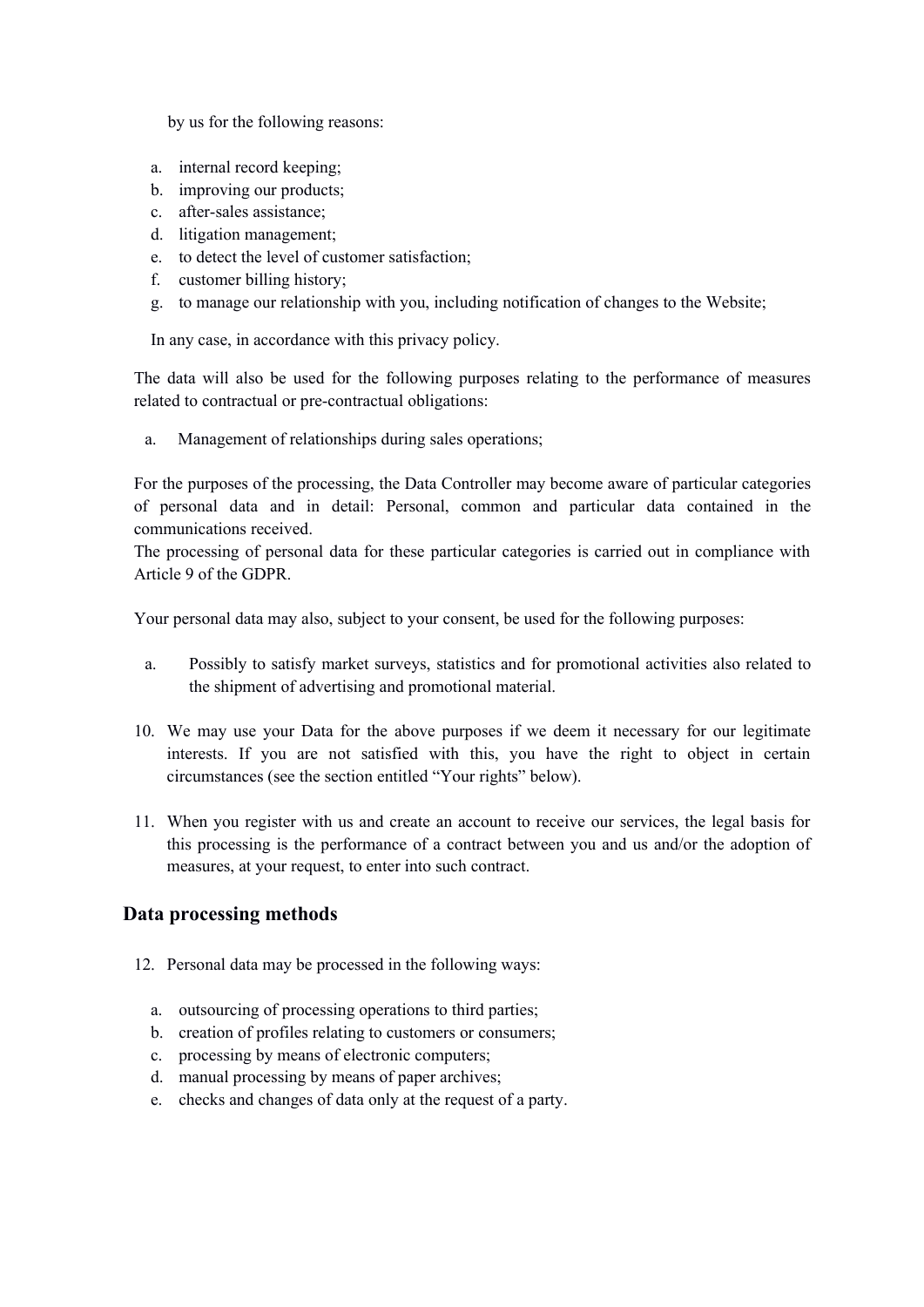#### **Who we share your data with**

- 13. We may share your Data with the following groups of people/companies for the following reasons:
- a. any company of our group or affiliate to ensure the proper management of the Website;
- b. our employees, agents and/or professional consultants, also in an associated form;
- c. third party payment service providers who process payments made through the Website. We do not process and have limited access to your information/financial data. The third-party payment service provider manages and protects such data in accordance with its own privacy policy;
- d. competent authorities to facilitate the investigation of criminal offences or the collection of taxes or duties;
- e. Freight forwarders, transporters, owners, Post offices, logistics companies, subcontractors

In any case, in accordance with this privacy Policy.

Where personal Data is transferred outside the EU, we ensure a similar level of protection by ensuring that at least one of the following safeguards is implemented:

- a. We will only transfer your personal Data to countries that have been deemed by the European Commission to provide an adequate level of protection of personal Data;
- b. Where we use certain service providers, we may use specific contracts approved by the European Commission which give personal Data the same protection as in Europe;
- c. Where we use suppliers in the United States, we may transfer your personal Data to them on the basis of specific contracts approved by the European Commission which guarantee personal Data the same protection as in Europe.

#### **We keep your data safe**

- 14. We will use technical and organisational measures to safeguard your Data, for example:
- a. access to your account is controlled by a link sent to your email address which is unique to you;
- b. we store your Data on secure servers;
- c. your payment details are encrypted using SSL technology (you will typically see a lock icon or a green address bar (or both) in your browser when we use this technology;

Technical and organisational measures include measures to deal with any suspected data breach. If you suspect misuse or loss or unauthorised access to your Data, please notify us immediately by contacting us via this email address: hello@biokern.com.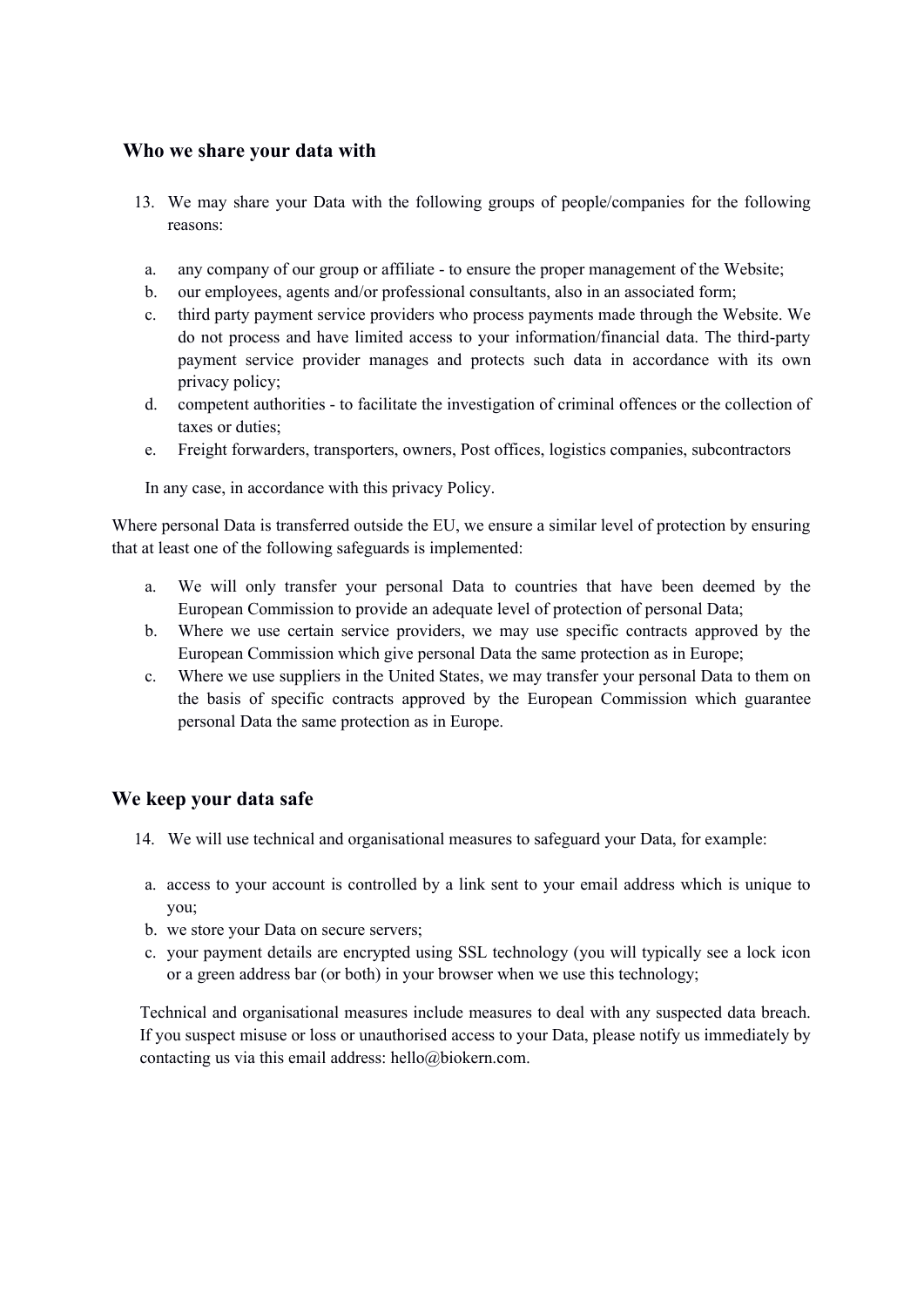## **Data retention**

- 15. Unless a longer retention period is required or permitted by law, we will only retain your Data on our systems for the period necessary to fulfil the purposes outlined in this privacy policy or until you request the deletion of the Data.
- 16. Even if we delete your Data, the latter may temporarily persist on backup or archiving media for purposes provided for legal, fiscal or regulatory purposes for the duration of the law.

#### **Your rights**

- 17. You have the following rights in relation to your Data:
	- a. Right of access you have the right to request (i) copies of your data in our possession to be sent at any time, or (ii) to modify, update or delete such data. If we give you access to your data that we hold, you will not be charged anything unless your request is "manifestly unfounded or excessive". Where we are legitimately authorised to do so, we may decline your request. If we refuse your request, we will inform you why.
	- b. Right to rectification you have the right to have your Data rectified if it is inaccurate or incomplete.
	- c. Right to erasure: you have the right to request the erasure or removal of your Data from our systems.
	- d. Right to restrict our use of your Data the right to "prevent" us from using your Data or restrict how we may use it.
	- e. Right to data portability you have the right to request that your Data be moved, copied or transferred.
	- f. Right to object: you have the right to object to our use of your Data, including where we use it for our legitimate interests.
- 18. To request information, exercise any of your rights indicated above or withdraw your consent to the processing of your Data (where consent is our legal basis for the processing of your Data), please contact us via this e-mail: hello@biokern.com.
- 19. If you are not satisfied with the way in which a complaint made in relation to your Data has been handled by us, you can lodge a complaint with the competent data protection authority.
- 20. It is important that the Data we hold is accurate and up to date. Please keep us informed if your Data changes during the period for which we keep it.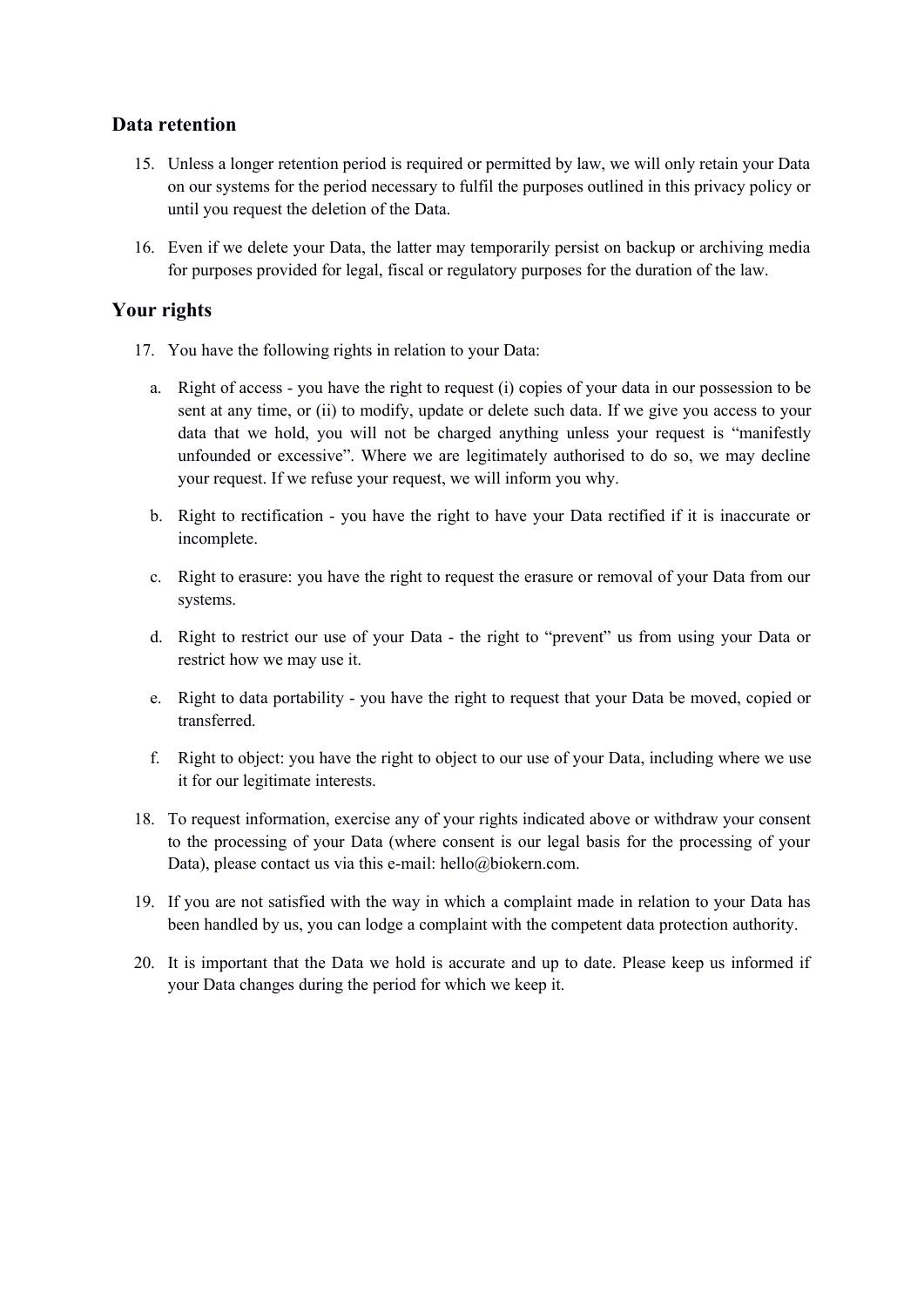## **Links to other sites**

21. This Website may, from time to time, provide links to other third-party Websites. We have no control over such third-party Websites and are not responsible for the content of these Websites. This privacy statement does not extend to your use of such third-party Websites. We recommend that you read the privacy policy or statement of such third-party Websites before using them.

#### **Changes in ownership and control of the company**

- 22. Biokern AG may, from time to time, expand or reduce its business and this may result in the sale and/or transfer of control of all or part of Biokern AG. The Data provided by Users, where relevant to any part of our business thus transferred, will be transferred together with that part and the new owner or the new controlling entity will be, pursuant to this privacy policy, authorised to use the Data for the purposes for which it was originally provided to us.
- 23. We may also disclose (anonymised) Data to a potential buyer of our business or part of it.
- 24. In the cases mentioned above, we will take measures to ensure the protection of your privacy.

#### **Cookies**

- 25. This Website can place and access certain cookies on your computer. Biokern AG uses cookies to improve your experience of using the Website and to improve our product range and to distinguish you from other Website users and to remember your preferences. Biokern AG has carefully chosen these cookies and has taken steps to ensure that your privacy is protected and respected at all times.
- 26. All cookies used by this Website are used in accordance with current EU cookie law and national regulations
- 27. Before the Website places cookies on your computer, you will be presented with a message bar requesting your consent to set those cookies. By giving your consent to the placement of cookies, you allow Biokern AG to provide you with a better experience and service. You can, if you wish, deny consent to the placing of Cookies; however, some Website features may not work fully or as intended.

| <b>Type of Cookie</b>              | Aim                                                                                                                                                                                                                                   |
|------------------------------------|---------------------------------------------------------------------------------------------------------------------------------------------------------------------------------------------------------------------------------------|
| Strictly necessary cookies         | These are cookies that are required for the<br>operation of our website. They include, for<br>example, cookies that enable you to log into<br>secure areas of our Website, use a shopping cart<br>or use electronic billing services. |
| analytical and performance cookies | They allow us to recognise and count the number<br>of visitors and to see how visitors move around<br>our Website when they use it. This helps us to                                                                                  |

28. This Website can insert the following types of Cookies: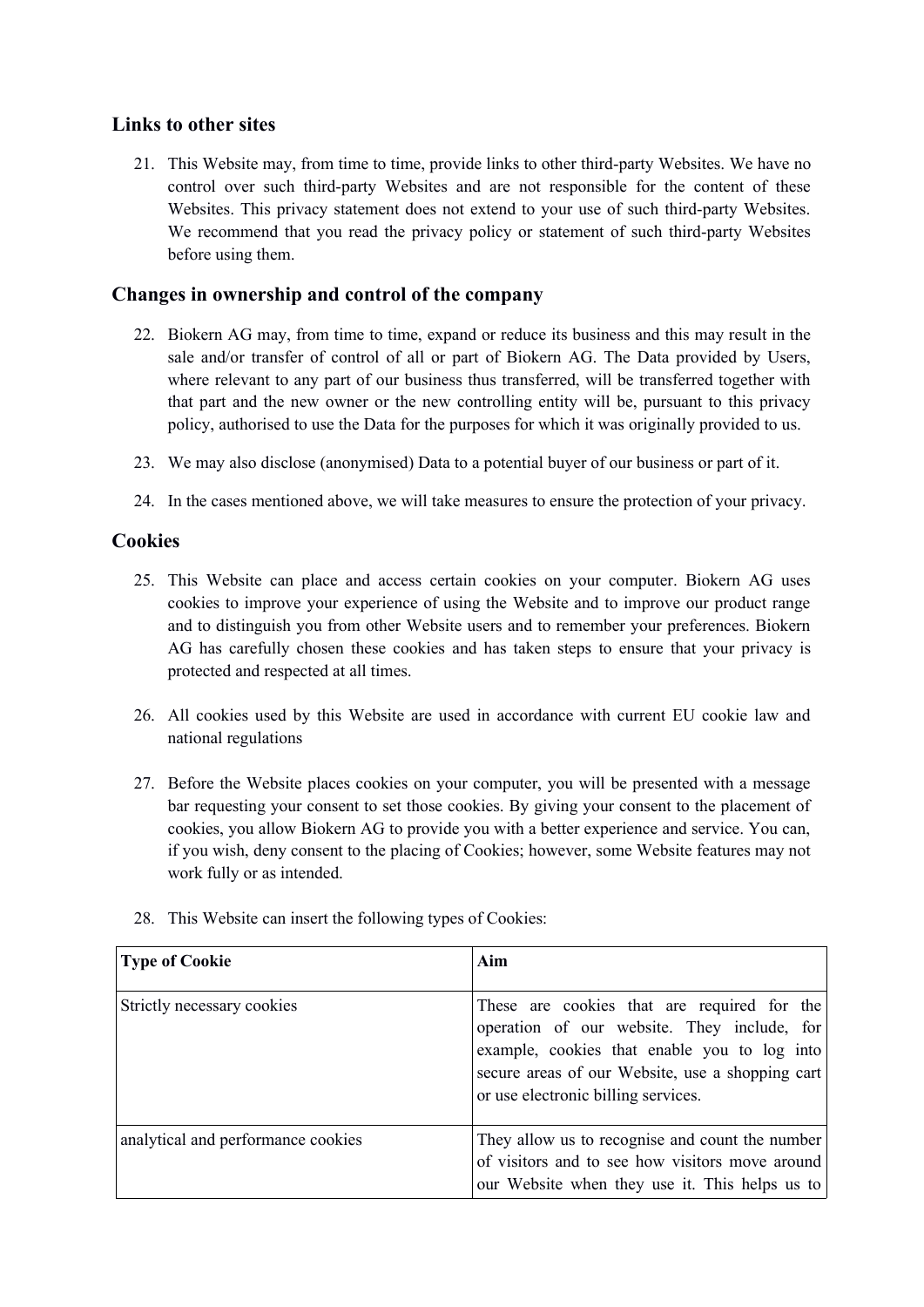|                             | improve the way our Website works, for example<br>by ensuring that users find what they are looking<br>for easily.                                                                                                                                                                   |
|-----------------------------|--------------------------------------------------------------------------------------------------------------------------------------------------------------------------------------------------------------------------------------------------------------------------------------|
| functionality cookies       | These are used to recognise you when you return<br>to out website. This allows us to personalise our<br>content for you, greet you by name and remember<br>your preferences (for example, your choice of<br>language or region).                                                     |
| Targeting/Marketing cookies | These cookies record your visit to our Website,<br>the pages you have visited and the links you have<br>followed. We will use this information to make<br>our Website more relevant to your interests. We<br>may also share this information with third parties<br>for this purpose. |

- 29. You can find a list of the cookies we use in the section dedicated to cookies.
- 30. You can choose to enable or disable cookies in your Internet browser. By default, most Internet browsers accept cookies but this can be changed. For more details, refer to the help menu of your Internet browser.
- 31. You can choose to delete Cookies at any time; however, you may lose any information that allows you to access the Website more quickly and efficiently, including but not limited to your personalisation settings.
- 32. We recommend that you make sure your Internet browser is up to date and that you consult the guide and the guidance provided by your Internet browser developer if you are unsure about changing your privacy settings.
- 33. For more general information on cookies, including how to disable them, refer to aboutcookies.org. You will also find details on how to delete cookies from your computer.

#### **General Information**

- 34. You may not transfer any of your rights under this privacy policy to any other person. We may transfer our rights under this privacy policy where we reasonably believe that your rights will not be affected.
- 35. If a court or competent authority finds that a provision of this privacy policy (or part of any provision) is invalid, unlawful or unenforceable, that provision or part of that provision will, to the extent required, be deemed to have been deleted and the validity and applicability of the other provisions of this privacy statement will not be affected.
- 36. Unless otherwise agreed, no delay, act or omission by either party in exercising any legal right or remedy will be deemed a waiver of such, or any other, right or remedy.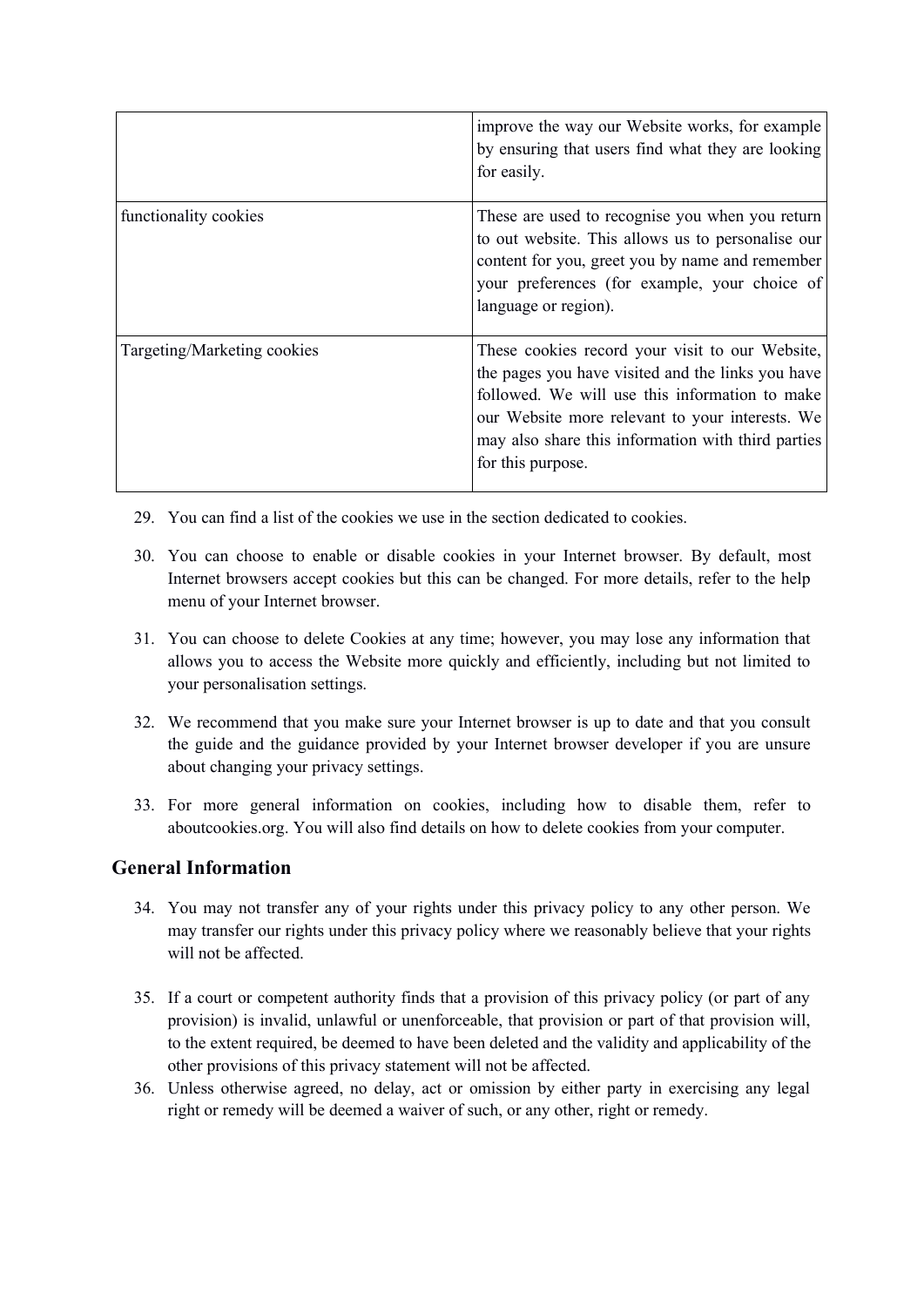# **Changes to the policy**

37. Biokern AG reserves the right to change this privacy policy as deemed necessary from time to time or as required by law. For the Website, any changes will be immediately posted on the Website and you will be deemed to have accepted the terms of the privacy policy on your first use of the Website following the changes made.

Biokern AG can be contacted by e-mail at hello@biokern.com.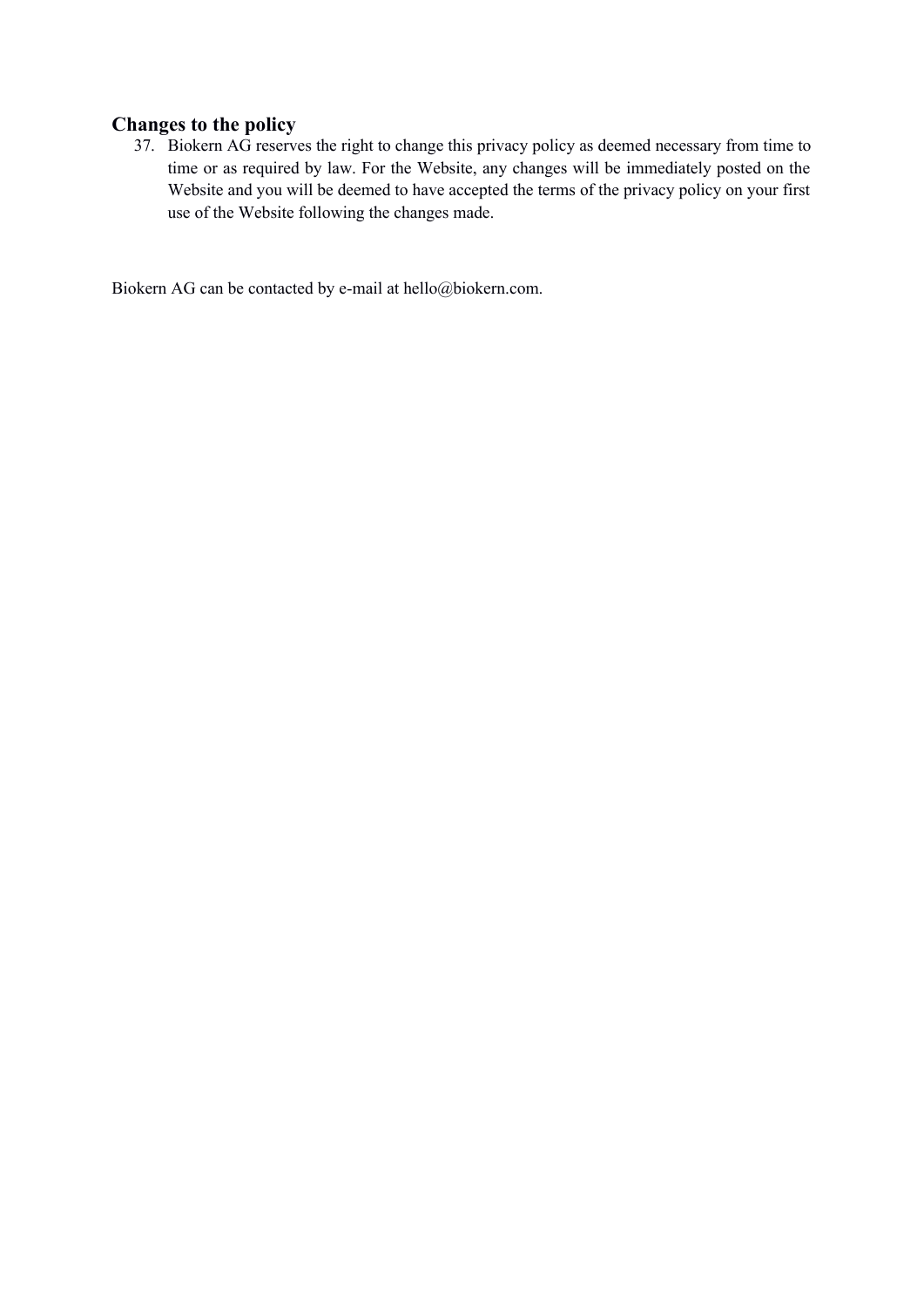# **Cookies**

Below is a list of the cookies we use. We have tried to ensure this is complete and up to date but if you feel a cookie is missing or there are any discrepancies, please let us know.

#### **Strictly necessary**

We use these strictly necessary cookies:

| Cookie                   | Aim                                                             |
|--------------------------|-----------------------------------------------------------------|
| Stripe mid               | We use this cookie to manage credit card<br>transactions        |
| Stripe sid               |                                                                 |
| Grecaptcha               | We use this cookie to distinguish between                       |
| $Rc:a$ - $rc:b$ - $rc:c$ | humans and robots                                               |
| M                        | We use this cookie to recognise the device from                 |
|                          | which you connect and format the browsing<br>accordingly        |
| Test cookie              | We use this cookie to check the functionality of<br>the browser |
|                          |                                                                 |

#### **Functionality Cookies**

We use these functionality cookies:

| Cookie                       | Aim                                                                 |
|------------------------------|---------------------------------------------------------------------|
| phpsessid                    | We use this cookie to remember your browsing<br>preferences         |
| We cart hash<br>We fragments | We use this cookie for the e-commerce<br>functionality of the site. |